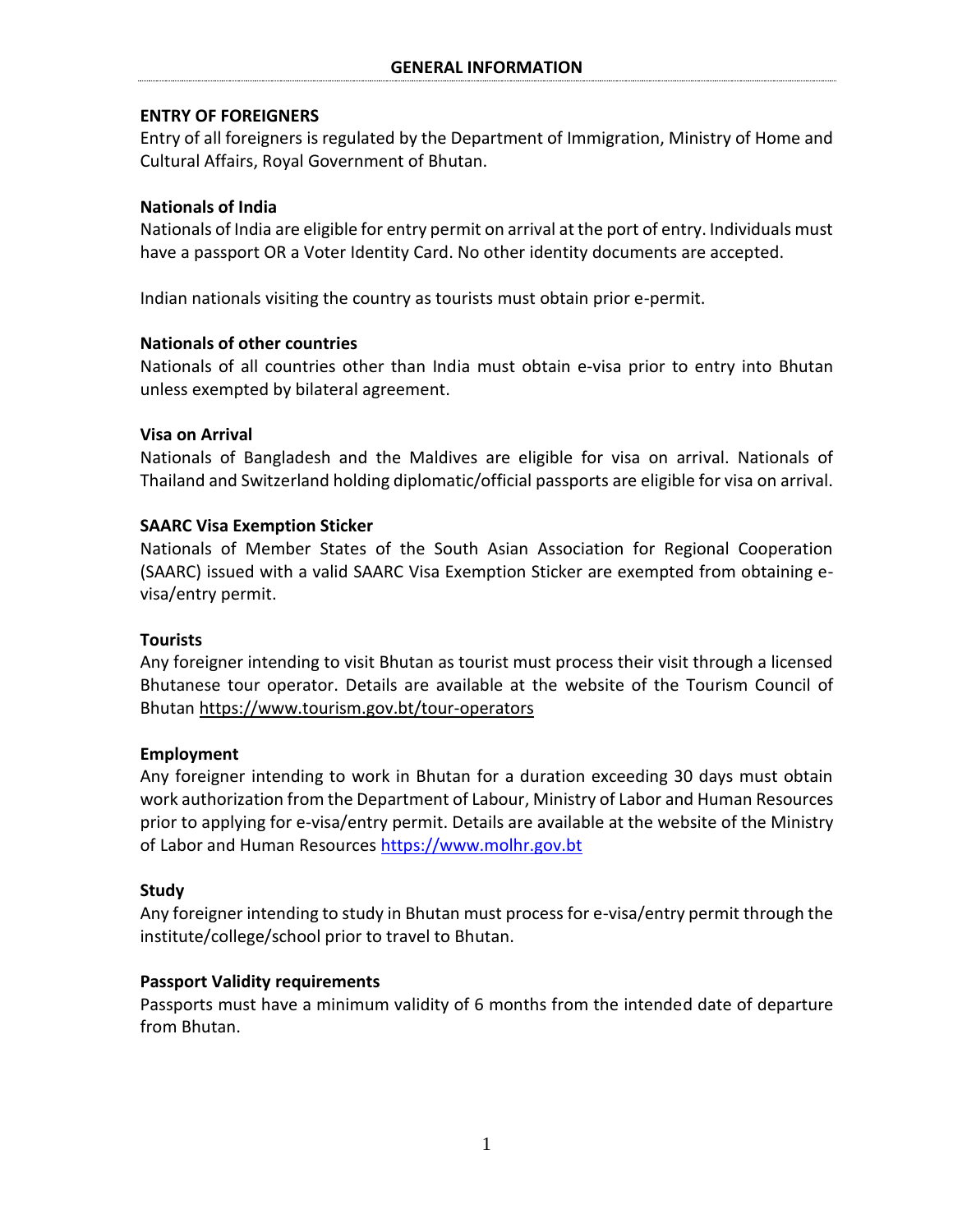## **Office: Visa Division**

### **Contact Details:**

Contact no: 02-323127(PABX) /338764/337223/330876

Email- [twangmo@mohca.gov.bt](mailto:twangmo@mohca.gov.bt)  Email- [nwangchuk@mohca.gov.bt](mailto:nwangchuk@mohca.gov.bt) Email- [kdelma@mohca.gov.bt](mailto:kdelma@mohca.gov.bt)

### **SERVICE: ISSUANCE OF E-VISA FOR TOURISTS**

**Eligibility:** A foreign national intending to visit the Kingdom as a tourist upon fulfilling the requirement as per the Immigration Act and Rules.

#### **Documents Required:**

- e-Visa application routed through Tourism Council of Bhutan.
- a copy of passport.

**Turn Around Time:** 3 working days after the application has been endorsed by the Tourism Council of Bhutan.

**Fee:** Visa Fee= Nu. 2500

#### **SERVICE: ISSUANCE OF E-VISA FOR OTHER CATEGORIES**

**Eligibility:** A foreigner intending to visit the Kingdom for employment/official/business upon fulfilling the requirement as per the Immigration Act and Rules.

#### **Documents Required:**

- Recommendation letter from the concerned head of the Agency.
- Duly completed Visa Application Form. Form available at https://www.doi.gov.bt
- The Department may ask for additional documents during assessment, if required. Please check entry requirement at [https://www.doi.gov.bt](https://www.doi.gov.bt/) for requirement on each category.

**Turn Around Time:** 3 working days from the date of payment of applicable fees

**Fee:** Nu. 2500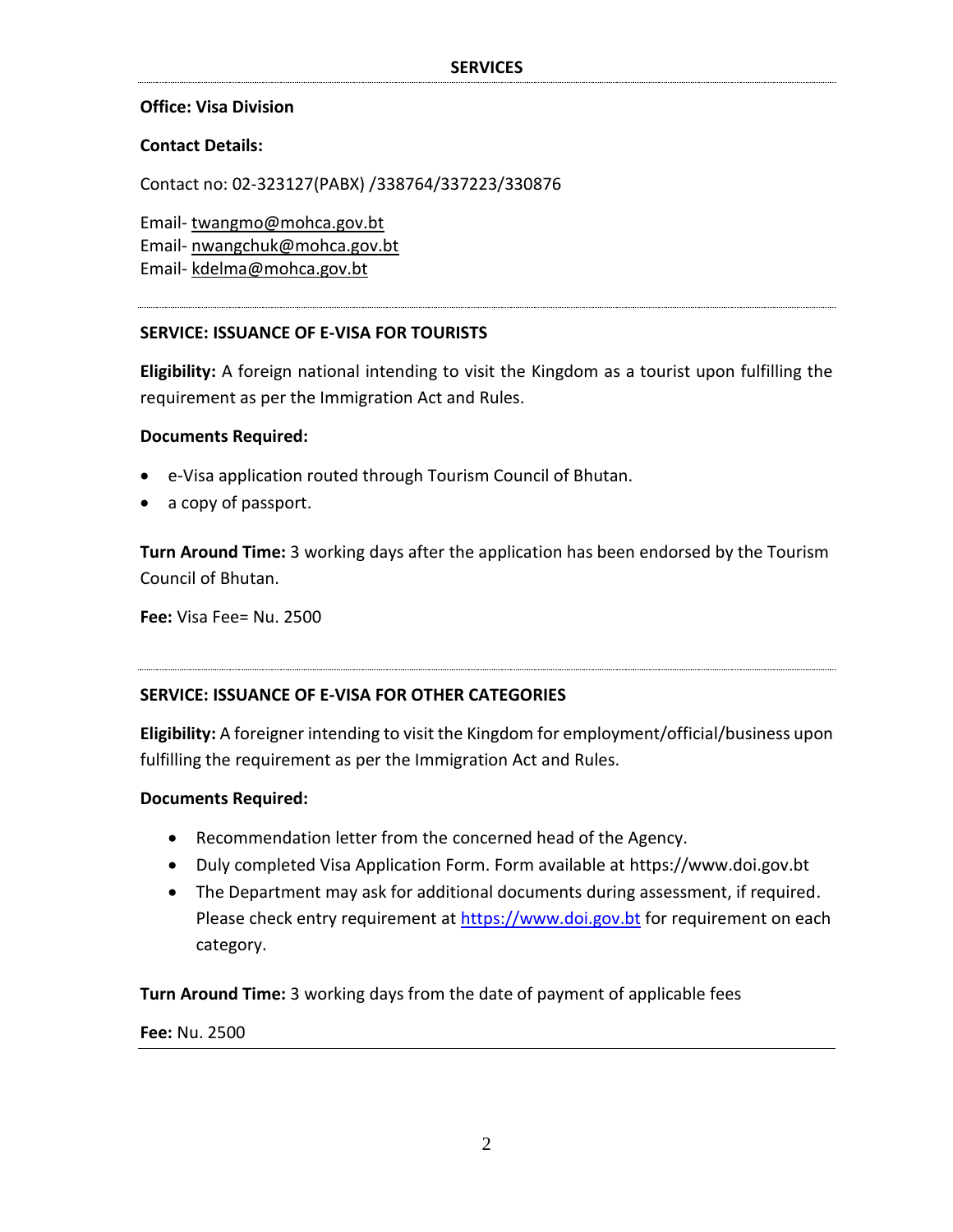## **SERVICE: ISSUANCE OF E-VISA FOR STUDENTS**

**Eligibility:** A foreigner intending to visit the Kingdom for study upon fulfilling the requirement as per the Immigration Act and Rules

**Documents Required and Turn Around Time:** Refer visa/entry permit guidelines for student/student exchange program 2020 available at https://www.doi.gov.bt

**Fee:** Nu. 2500

# **SERVICE: ISSUANCE OF E-VISA FOR INTERNATIONAL PROFESSIONAL FOOTBALL PLAYER**

# **Eligibility:**

A foreigner intending to visit the Kingdom for study upon fulfilling the requirement as per the Immigration Act and Rules.

**Documents Required and Turn Around Time:** Refer visa/entry permit guidelines for international professional football player 2019 available at https://www.doi.gov.bt

**Fee:** Nu. 2500

#### **Note:**

- Except for personal guest, all visa application must be submitted electronically. For obtaining user credentials, please contact ICT office: Contact no: 328386 or email at [tashidorji@mohca.gov.bt](mailto:tashidorji@mohca.gov.bt) or [ndorji@mohca.gov.bt](mailto:ndorji@mohca.gov.bt)
- A minimum of 3 working days is required for assessment of visa applications unless otherwise specified. System will not accept applications not meeting minimum duration requirement.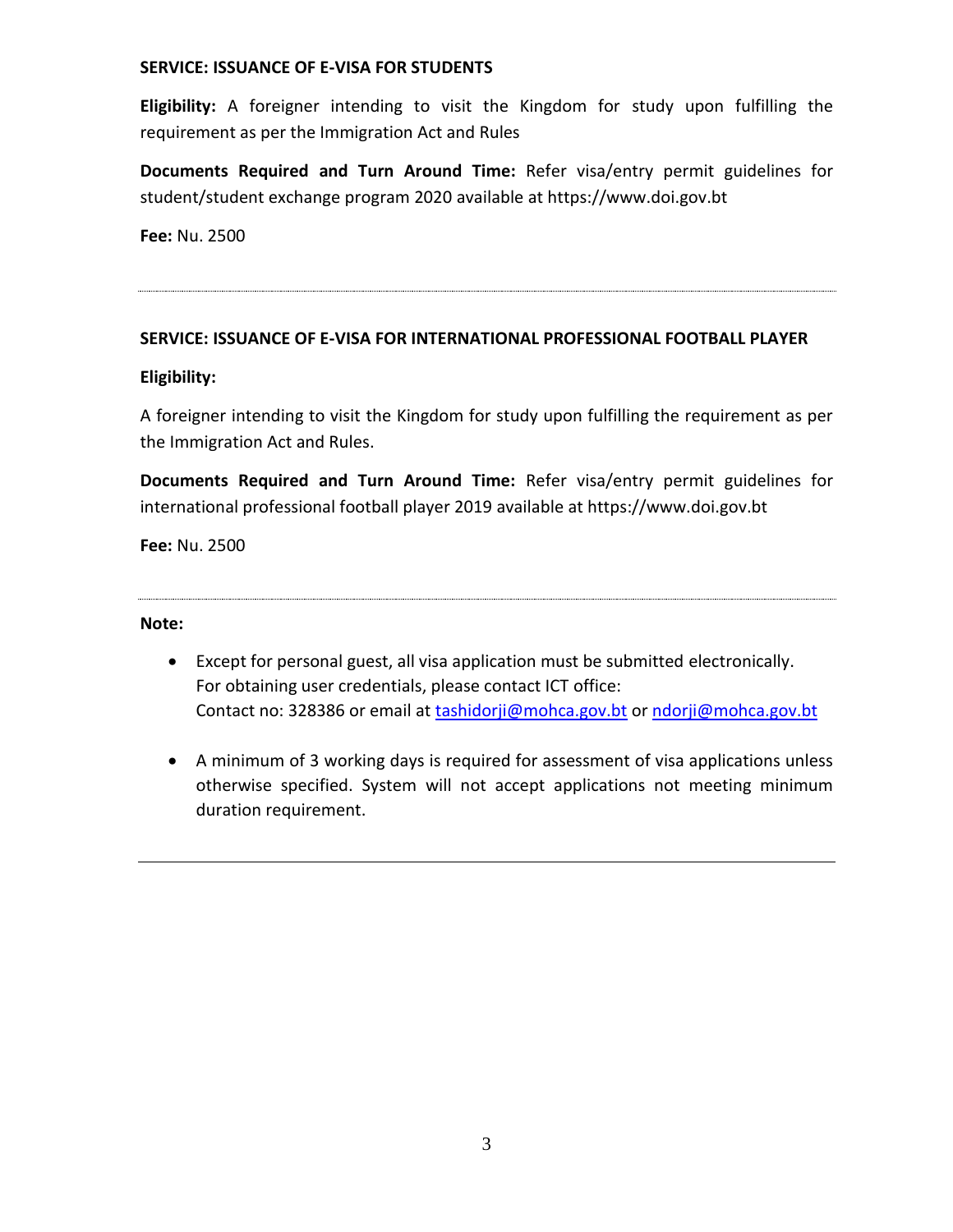# **Office: Service Division**

## **Contact Details:**

Contact no: 02-323127(PABX) /330874/331263/330879 Email: [kwangmo@mohca.gov.bt](mailto:kwangmo@mohca.gov.bt) Email: [nchogyal@mohca.gov.bt](mailto:nchogyal@mohca.gov.bt)

## **SERVICE: ISSUANCE OF E-PERMIT FOR STUDENTS**

**Eligibility:** A foreigner intending to visit the Kingdom for study upon fulfilling the requirement as per the Immigration Act and Rules.

**Documents Required and Turn Around Time:** Refer visa/entry permit guidelines for student/student exchange program 2020 available at https://www.doi.gov.bt

**Fee:** Not Applicable

## **SERVICE: ISSUANCE OF E-PERMIT FOR INTERNATIONAL PROFESSIONAL FOOTBALL PLAYER**

### **Eligibility:**

A foreigner intending to visit the Kingdom for study upon fulfilling the requirement as per the Immigration Act and Rules.

**Documents Required and Turn Around Time:** Refer visa/entry permit guidelines for international professional football player 2019 available at https://www.doi.gov.bt

**Fee:** Not Applicable

## **SERVICE: ISSUANCE OF ROUTE PERMIT**

#### **Documents Required:**

- Recommendation letter from employers/ agencies concerned/ Bhutanese counterpart as applicable
- Duly completed Route Permit Application Form. Form available at [https://www.doi.gov.bt](https://www.doi.gov.bt/)
- Copy of valid Immigration Permit
- Travel itinerary
- The Department may ask for additional documents during assessment, if required.

**Turn Around Time:**1 working day from the date of submission of duly completed application.

## **Fee:** Not Applicable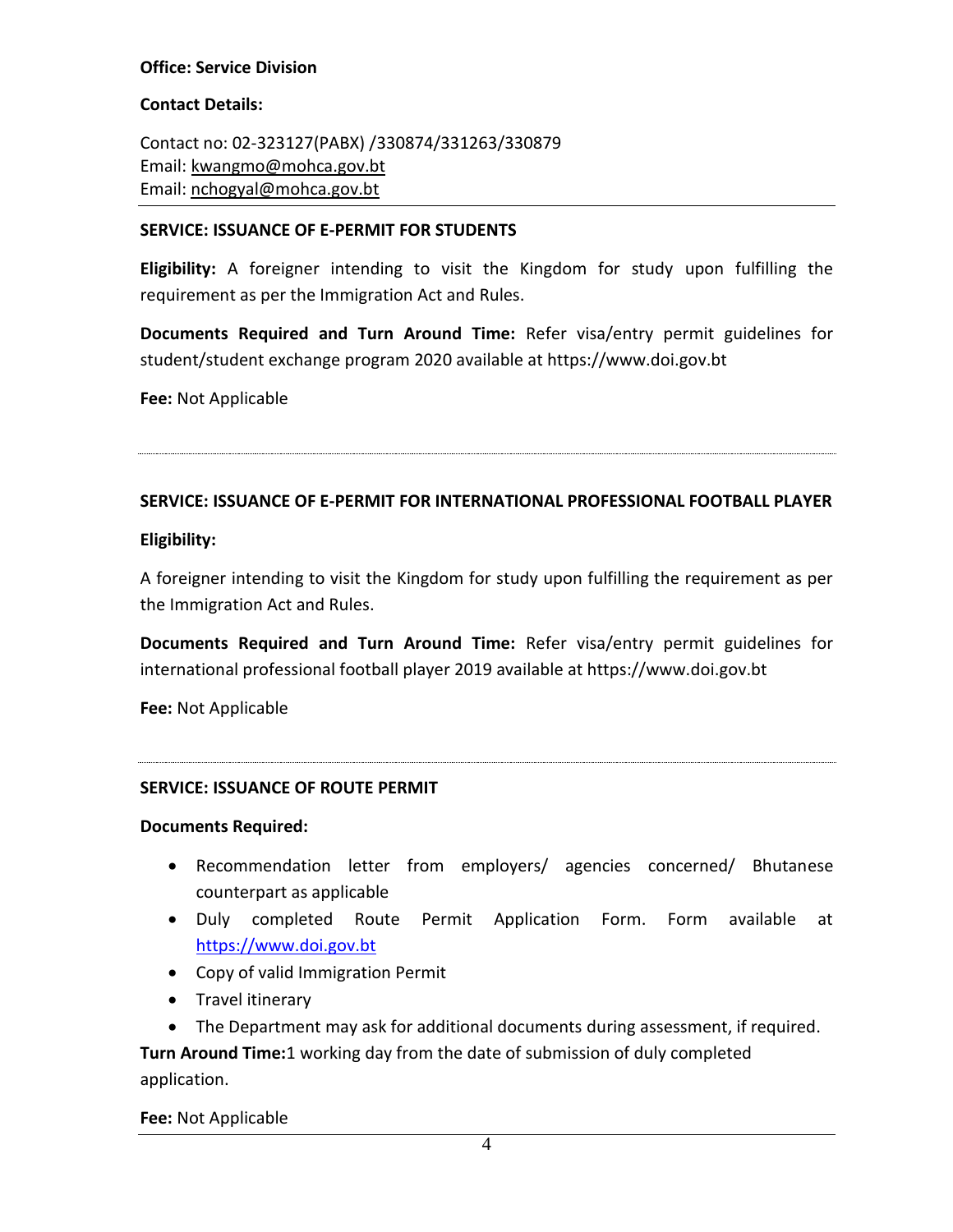## **SERVICE: ISSUANCE OF WORK PERMIT**

**Eligibility:** A foreigner intending to visit the Kingdom for employment upon fulfilling the requirement as per the Immigration Act and Rules. The foreign worker should be at least 18 years of age at the time of application for Work Permit.

## **Documents Required:**

- Approval from the Department of Labour, Ministry of Labour and Human Resources.
- Duly completed Work Permit Application Form. Form available at [https://www.doi.gov.bt](https://www.doi.gov.bt/)
- Duly completed Employer Undertaking form. Undertaking form available at [https://www.doi.gov.bt](https://www.doi.gov.bt/)
- Duly completed Employee Undertaking. Undertaking available at https://www.doi.gov.bt
- Copy of Passport or Voter Identity Card
- Copy of relevant Visa/Entry Permit
- Medical Fitness Certificate issued by a competent government certified medical officer in Bhutan
- Passport size photograph
- The Department may ask for additional documents during assessment, if required.

| Sl.no.              | Office/Location                      | <b>Zones</b>                                                                                                               | <b>Contact details</b>                                                                                                                                                           |
|---------------------|--------------------------------------|----------------------------------------------------------------------------------------------------------------------------|----------------------------------------------------------------------------------------------------------------------------------------------------------------------------------|
| $\mathbf{1}$        | Service Division,<br>Thimphu         | Arriving by flight                                                                                                         | Contact no: 02-323127(PABX)<br>330874/331263<br>Email: kwangmo@mohca.gov.bt<br>Email: nchogyal@mohca.gov.bt                                                                      |
| $\overline{2}$<br>3 | RIO,<br>Phuentsholing<br>RIO, Samtse | Chukha<br>$1_{-}$<br>Thimphu<br>2.<br>Gasa<br>3 <sub>1</sub><br>Samtse<br>$\mathbf{1}$<br>Haa<br>2 <sub>1</sub><br>3. Paro | Contact no: 05-251584/254447<br>Email: stobgay@mohca.gov.bt<br>Email: mdhimal@mohca.gov.bt<br>Contact no: 05-365855<br>Email: kwangdi@mohca.gov.bt<br>Email: ydorji@mohca.gov.bt |
| 4                   | RIO, Gelephu                         | 1.<br>Sarpang<br><b>Tsirang</b><br>2.<br>3.<br>Dagana<br>Wangduephodrang<br>4.<br>Punakha<br>5.                            | Contact no: 06-252140/251837<br>Email: cthinley@mohca.gov.bt<br>Email:<br>thinleywangmo@mohca.gov.bt                                                                             |

## **Work Permit is processed zone wise as follows**